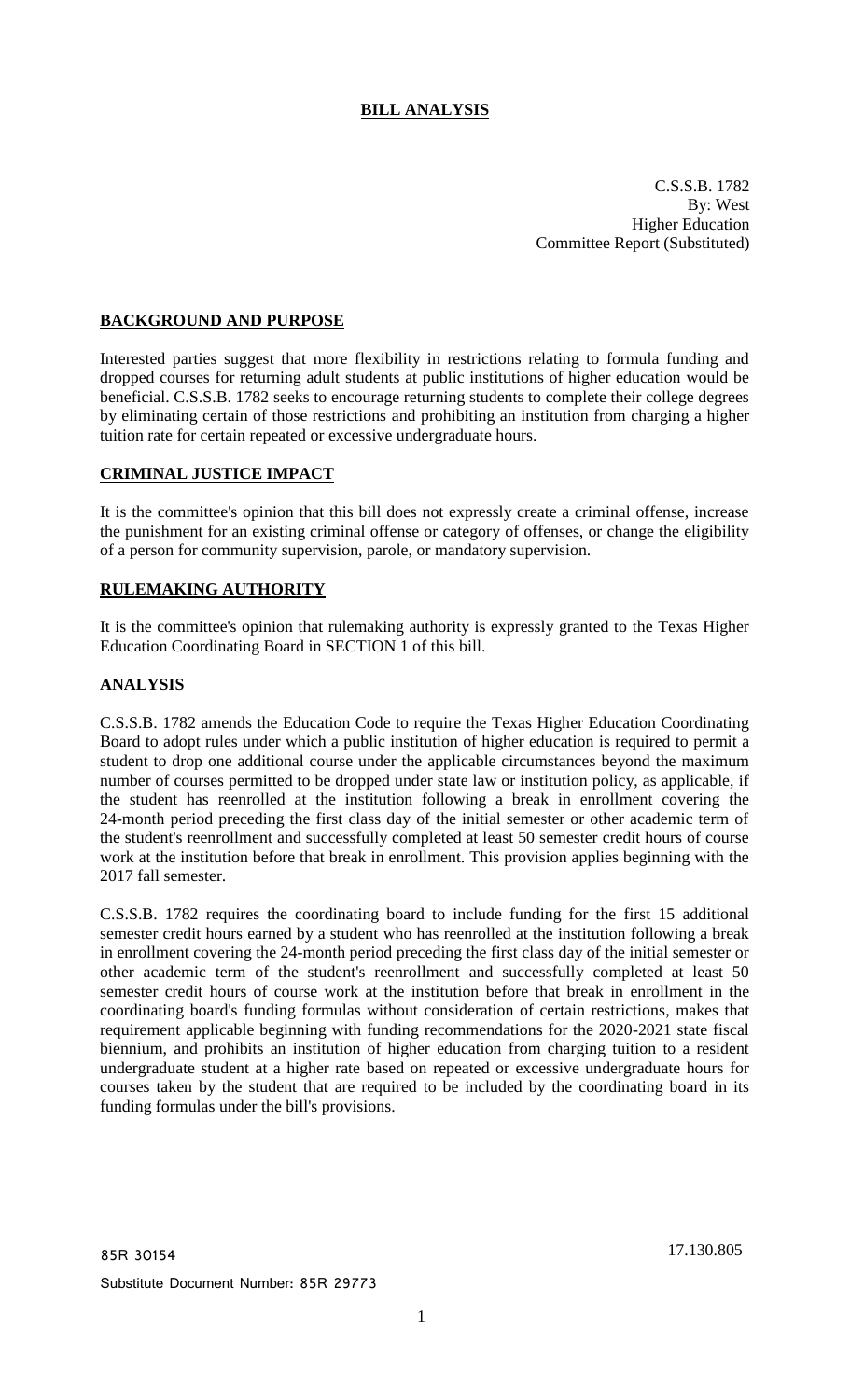# **EFFECTIVE DATE**

On passage, or, if the bill does not receive the necessary vote, September 1, 2017.

#### **COMPARISON OF SENATE ENGROSSED AND SUBSTITUTE**

While C.S.S.B. 1782 may differ from the engrossed in minor or nonsubstantive ways, the following comparison is organized and formatted in a manner that indicates the substantial differences between the engrossed and committee substitute versions of the bill.

SECTION 1. Section 51.907, Education Code, is amended by adding Subsection (e-1) to read as follows:

(e-1) The Texas Higher Education Coordinating Board shall adopt rules under which an institution of higher education shall permit a student to drop one additional course under circumstances described by Subsection (b) than the number of courses permitted to be dropped under Subsection (c) or under a policy adopted under Subsection (d) if the student:

(1) has reenrolled at the institution following a break in enrollment from the institution or another institution of higher education covering the 24-month period preceding the first class day of the initial semester or other academic term of the student's reenrollment; and

(2) successfully completed at least 50 semester credit hours of course work at an institution of higher education before that break in enrollment.

SECTION 2. Section 61.059, Education Code, is amended by adding Subsection (r) to read as follows:

(r) Notwithstanding any other law, the board may not exclude from the number of

#### SENATE ENGROSSED HOUSE COMMITTEE SUBSTITUTE

SECTION 1. Section 51.907, Education Code, is amended by adding Subsection (e-1) to read as follows:

(e-1) The Texas Higher Education Coordinating Board shall adopt rules under which an institution of higher education shall permit a student to drop one additional course under circumstances described by Subsection (b) than the number of courses permitted to be dropped under Subsection (c) or under a policy adopted under Subsection (d) if the student:

(1) has reenrolled at the institution following a break in enrollment covering the 24-month period preceding the first class day of the initial semester or other academic term of the student's reenrollment; and

(2) successfully completed at least 50 semester credit hours of course work at the institution before that break in enrollment.

No equivalent provision. SECTION 2. Section 54.014, Education Code, is amended by adding Subsection (b-1) to read as follows:

> (b-1) Notwithstanding Subsection (a), an institution of higher education may not charge tuition to a resident undergraduate student at a higher rate under that subsection for semester credit hours for courses taken by the student that are required to be included by the Texas Higher Education Coordinating Board in the formulas established under Section 61.059 by application of Section 61.0595(f-1).

> SECTION 3. Section 61.0595, Education Code, is amended by adding Subsection (f-1) to read as follows:

> (f-1) In the formulas established under Section 61.059, the board shall include

85R 30154 17.130.805

Substitute Document Number: 85R 29773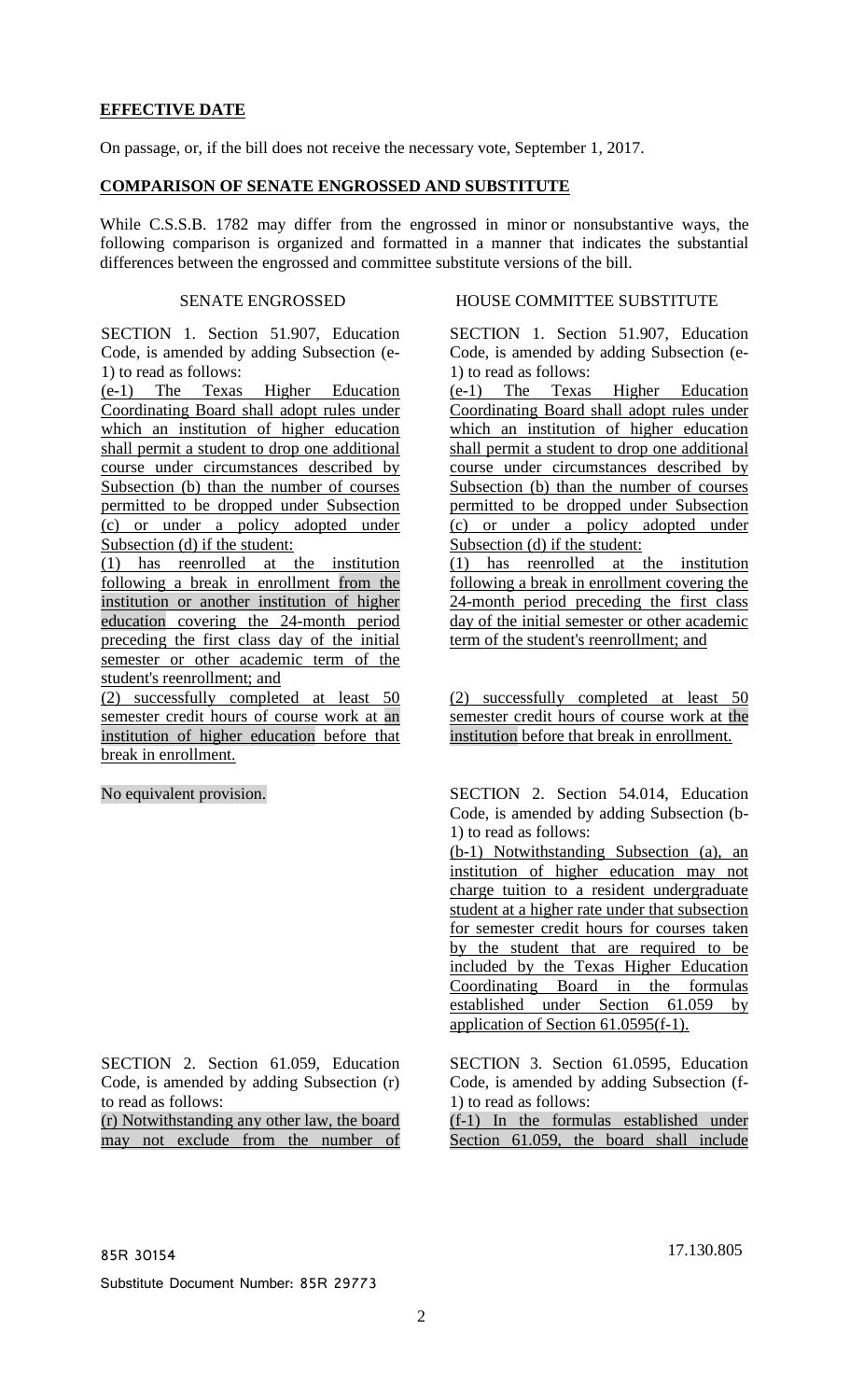semester credit hours reported to the Legislative Budget Board for formula funding under this section semester credit hours for any course taken up to three times by a student who:

(1) has reenrolled at an institution of higher education following a break in enrollment from the institution or another institution of higher education covering the 24-month period preceding the first class day of the initial semester or other academic term of the student's reenrollment; and

(2) successfully completed at least 50 semester credit hours of course work at an institution of higher education before that break in enrollment.

SECTION 3. Section 61.0595(d), Education Code, is amended to read as follows:

(d) The following are not counted for purposes of determining whether the student has previously earned the number of semester credit hours specified by Subsection (a):

(1) semester credit hours earned by the student before receiving a baccalaureate degree that has previously been awarded to the student;

(2) semester credit hours earned by the student by examination or under any other procedure by which credit is earned without registering for a course for which tuition is charged;

(3) credit for a remedial education course, a technical course, a workforce education course funded according to contact hours, or another course that does not count toward a degree program at the institution;

(4) semester credit hours earned by the student at a private institution or an out-ofstate institution; [and]

(5) semester credit hours earned by the student before graduating from high school and used to satisfy high school graduation requirements; and

(6) the first additional 15 semester credit hours earned toward a degree program by a student who:

(A) has reenrolled at an institution of higher education following a break in enrollment from the institution or another institution of higher education covering the 24-month period preceding the first class day of the initial semester or other academic term of the student's reenrollment; and

without consideration of Subsection (a) or (e) funding for the first 15 additional semester credit hours earned by a student who:

(1) has reenrolled at the institution following a break in enrollment covering the 24-month period preceding the first class day of the initial semester or other academic term of the student's reenrollment; and

(2) successfully completed at least 50 semester credit hours of course work at the institution before that break in enrollment.

No equivalent provision *(But see SECTION 3 above.)*

85R 30154 17.130.805

Substitute Document Number: 85R 29773